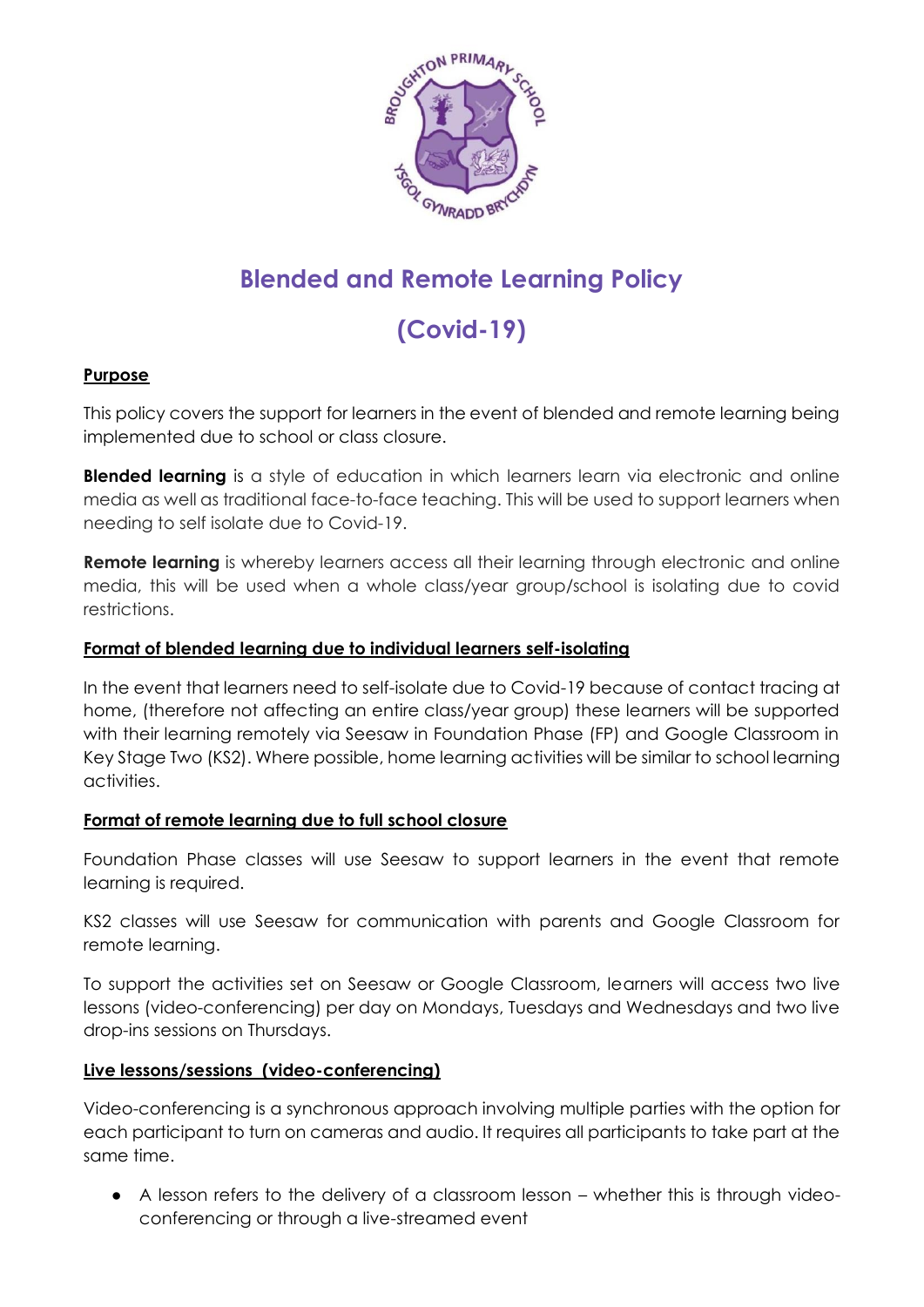● A session refers to instances outside of a typical lesson where there may be only one learner present such as a well-being catch-up session with a learner or an additional learning need (ALN) appointment.

# **Expectations of parents/carers during live lessons and sessions (video-conferencing)**

Parents/carers have a responsibility to ensure their child adheres to the following rules when taking part in live sessions:

- The same high standard of behaviour as shown in the school classroom is expected in a live lesson
- Children are expected to dress appropriately for all live lessons
- Consider the location of where your child is accessing the live lesson e.g. background, noise, other family members
- In line with GDPR regulations, photos and recordings are not to be taken during the live lessons

# **Expectations of learners during live lessons (video-conferencing)**

Teachers will share ground rules at the beginning of each live lesson. These are:

- Be respectful of others
- Your camera can be on or off you decide
- Mute your microphone
- Use the 'Raise Hand button' to ask or answer a question
- Use the 'Chat' button to communicate (if you want)
- Do not take photos or recordings whilst on the call

#### **Expectations of staff during live lessons and sessions (video-conferencing)**

- Change background as standard practice.
- Share rules/expectations at the beginning of each live session (see expectations of learners.)
- Be mindful that not all learners will want to switch their camera on make turning the camera on optional.
- Adhere to professional standards of dress when in front of the camera.
- Be conscious that in an online environment remarks are being heard by a number of learners and could be easily misconstrued.
- Ensure all learners have left the lesson/session before ending the Google Meet then reset the Google Meet link.
- Be mindful of the need for confidentiality; especially if live from a venue where other adults or children are present.
- Always have another member of staff as part of a live lesson or session.
- Turn captions on for learners with hearing impairments

#### **Feedback and marking during full school closure**

Learners should expect 2-3 activities a day which class teachers will provide feedback on. Depending on the topic activity set this may be set over a longer period of time and therefore may not be set every day. Learners are encouraged to return work digitally before the end of their 'normal' school day. In order to ensure teacher workload is manageable, work submitted after the school day will be marked the following day. The level of feedback provided by teachers should address any misconceptions held by the learners in the work submitted, and acknowledge that the work has been completed. Learners should be made aware that their work has been seen.